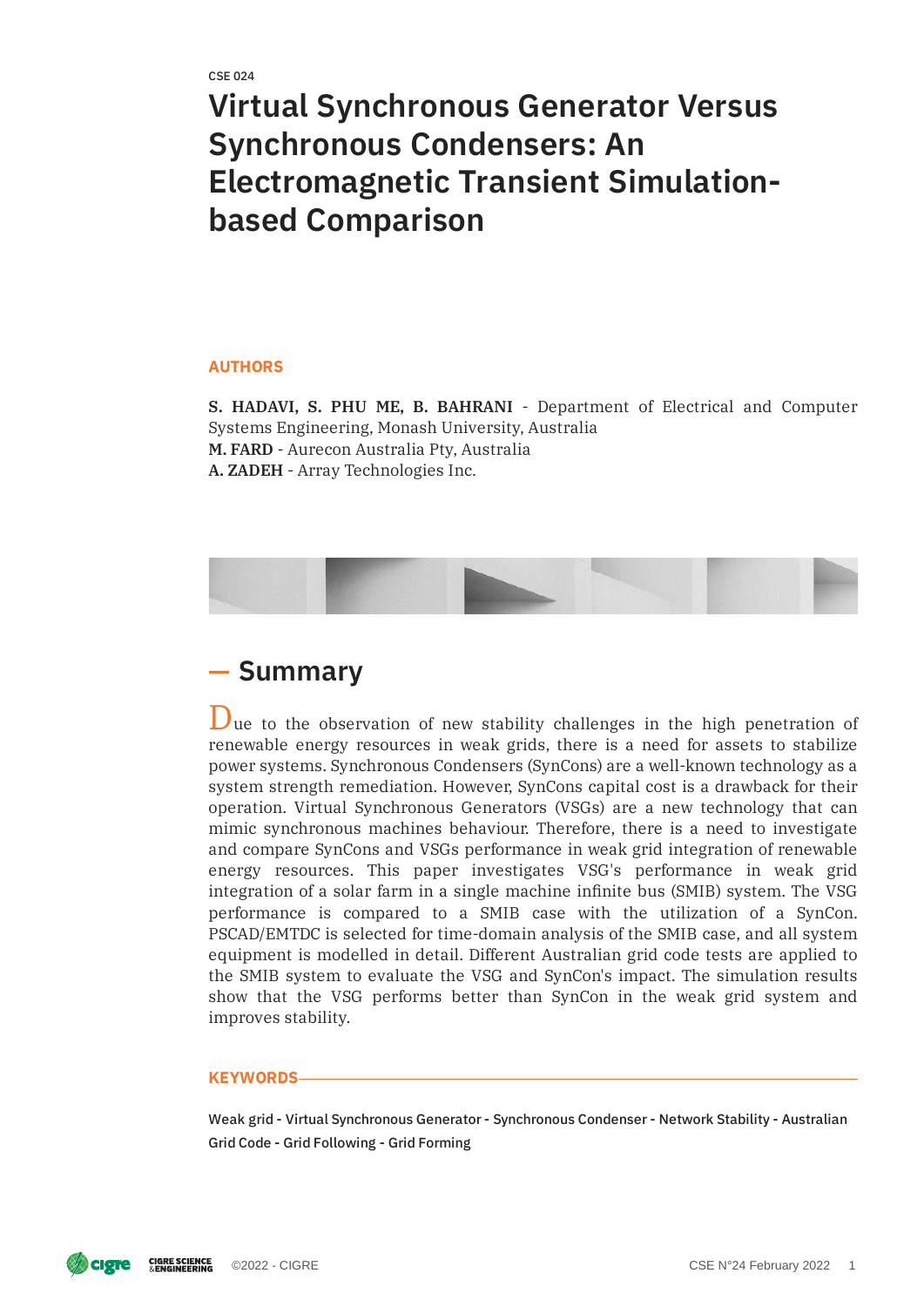# **1. Introduction**

In the recent decade, increasing global warming and technological development in harvesting renewable energies were sufficient to motivate almost every developed and developing country to set a renewable energy target within 10-20 years. As a result, increasing renewable energy installed capacity in power system networks has become a global trend. Although the definition of renewable energy sources can be applied to a broad range of technologies (e.g., Hydro, Geothermal, and Biomass), generating electricity from wind and solar can easily account for the most predominant technologies installed worldwide, which are mainly connected via power electronic converters. Thus, renewable energy sources can address global warming concerns and provide environmentally friendly electricity for areas away from power transmission infrastructure. However, they also introduce new challenges to power system networks. Increasing the number of grid-connected renewable energy is often referred to as renewable energy penetration, theoretically a positive factor. However, it can become a technical challenge when the ratio of installed traditional power plants (e.g., synchronous generators) to renewable energy sources (such as solar farms) steadily declines.

Historically, most existing power system networks consist of synchronous generators (such as hydropower plants and steam power plants). In power systems, network strength and system stability are defined based on the ability of the system to maintain the voltage in the system [1].

Nowadays, there are countless nancial and environmental incentives to increase renewable energy penetration in power system networks and replace conventional synchronous generators with inverter-based technologies. As this trend gains further attention, the mechanical rotary mass ratio to inverter technologies drops into a smaller value. Hence, the power system network is continuously experiencing a reduction in system inertia. A power system with low inertia is prone to higher frequency volatility, which can become quickly unstable, mainly after contingency events. Low inertia results in faster voltage, frequency, and angular instability in any power system, making it hard to avoid system blackouts and interruption in the power supply [1].

In addition to inertia, synchronous generators can provide fault current contribution of nearly 300-400% of their nominal rating; however, grid-connected inverters used in solar farms have relatively much lower fault contribution capability. A combination of lower fault contribution and reduced inertia causes power system networks to experience a low short-circuit ratio (SCR) at the point of connection of grid-connected generators. The lower SCR shows a higher voltage sensitivity to changes in active and reactive powers import and export [2, 3]. It is worth mentioning that not all renewable energy sources are relaying in inverter-based technologies. However, with significant land accessibility and immense sun irradiation in a country like Australia, generating electricity from solar farms can be the most dominant means. As solar farms implement inverter-based technology without rotating mass, a power system network like Australia can significantly suffer from a deficit of inertia in the network while its solar farm penetration rises.

From generators prospect, establishing and maintaining a stable connection to a network with a low SCR and low inertia imposes several operational issues that limit any generator's range of stable operation. Inverter-based generators, such as solar farms, which are normally grid following type, require rigorous tuning of their control

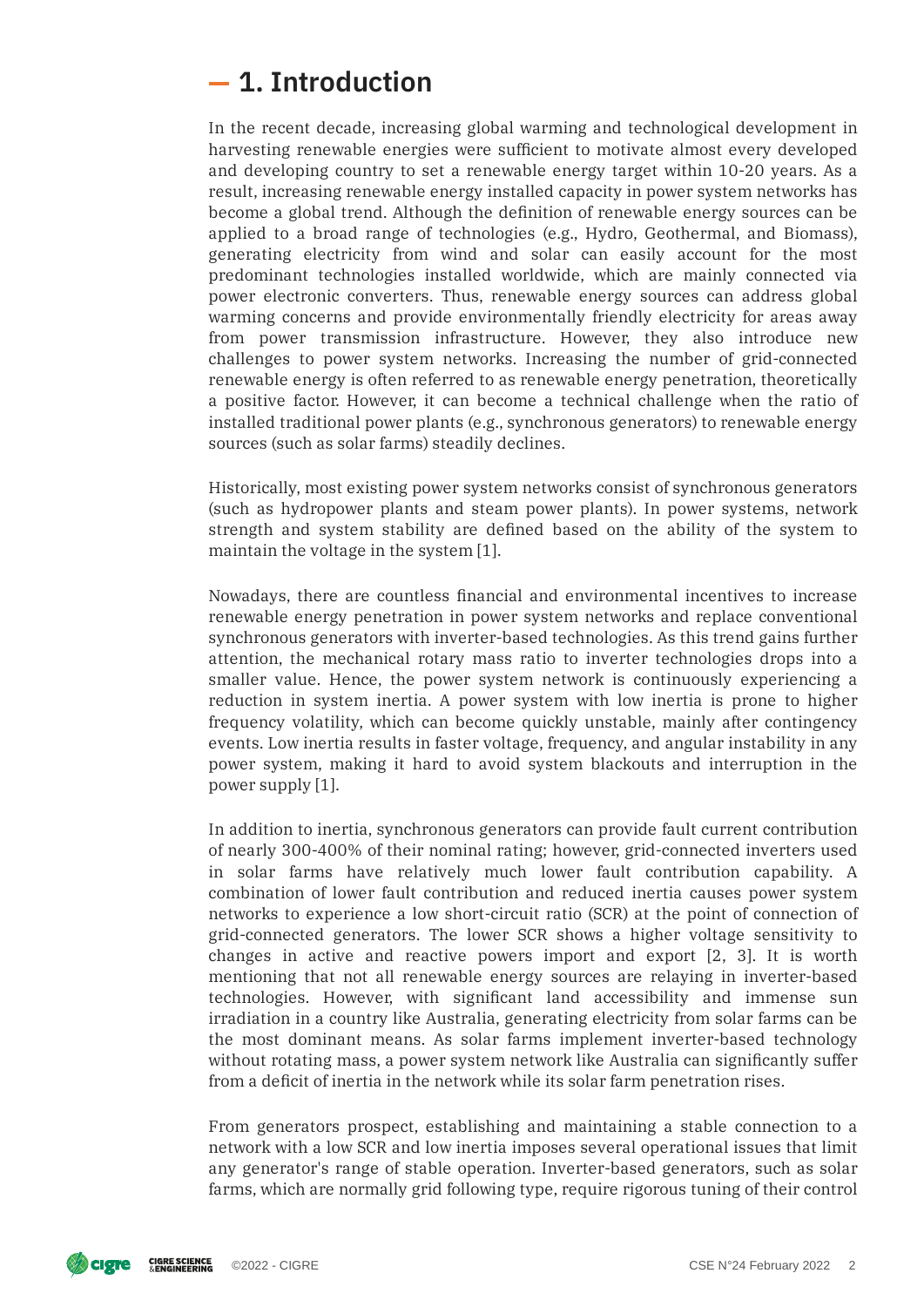loops to provide stable operation whenever connected to a low strength network due to their inherent fast response characteristic. If the stable operation cannot be achieved by tuning the control loops, output curtailment should be adopted to lower plant output. Furthermore, during contingency events that can cause a signicant voltage drop at the inverter terminals, these solar farms may not meet grid support requirements due to existing voltage sensitivity within the grid.

To avoid curtailing maximum power extraction from solar farms in low strength networks, one or a combination of fast-acting solutions such as Static VAR Compensators (SVCs), Static Synchronous Compensators (STATCOMs), Synchronous Condensers (SynCon), and grid-forming inverters (GFMI) with synthetic inertia capability (virtual synchronous generator) should be considered as an additive to those plants. Generally, the Virtual Synchronous Generator (VSG) can provide additional features that can generate revenue if the ancillary market is available apart from increasing network stability; in contrast, the former solutions can only provide reactive power support.

This paper analyzes and compares two leading solutions, synchronous condenser and virtual synchronous generator (VSG). Each solution's impact is investigated on an actual Australian network scenario when a solar farm is connected to a low system strength network. To compare a SynCon performance and a VSG performance in a weak grid, different test scenarios are applied on a SMIB case with the SynCon and the VSG. The test scenarios are selected based on the Australian grid code. The tests include the large-signal tests, such as fault ride-through capability and small-signal tests, such as voltage reference step change. The SMIB case is considered as a very weak grid, which the solar farm cannot operate stably without any system remediation techniques. Finally, the simulation is done in PSCAD/EMTDC software to evaluate the VSG and SynCon performance.

The rest of this paper is organized as follows. In Section 2, an explanation of current challenges and solutions for the high penetration of renewable resources is presented. Section 3 describes two common assets for system strength remediation and summarizes their advantages and drawbacks. In Section 4, the performance of a VSG in a weak grid is investigated and compared to a SynCon performance under different tests. Finally, conclusions derived through the results of this study are presented in Section 5.

# **2. Weak grid stability issues and grid code requirements**

Recently, the high penetration of Inverter Based Resources (IBRs) and the retirement of old fossil fuel-based generators have introduced new power systems challenges. The majority of IBRs are located in remote areas which are connected via long transmission lines. The long transmission lines have high impedance, decreasing the short circuit capacity and SCR at the connection point. A power system with an SCR of less than three is considered a weak grid. Weak grid integration of IBRs can cause unstable operation of RERs in a system [4, 5].

Furthermore, IBRs, typically operate in a grid-following mode. In the grid-following mode, the IBRs follow the angle and voltage from the point of connection and inject active and reactive power according to their setpoints. In the grid-following mode, the IBRs are using PLLs to operate stably. However, in weak grids, PLLs may cause instability in the IBRs operation. Increasing the number of IBRs and their interaction

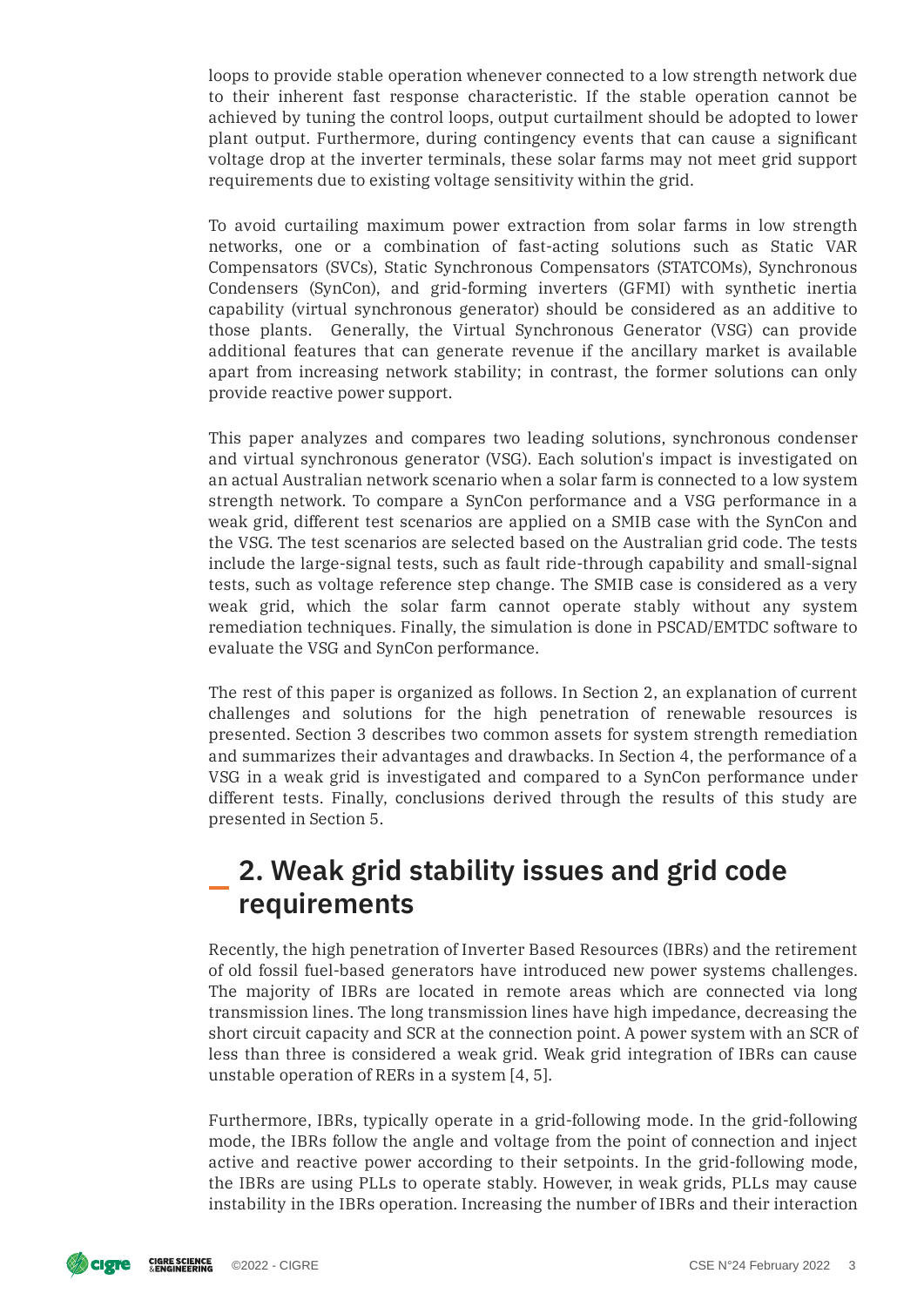with grid elements introduce new challenges in power systems. Sub-Synchronous Resonance (SSR) linked with weak grid-connected IBRs has attracted significant attention in recent years. In 2009, the first SSR related to IBRs was observed in ERCOT [6], Texas. The interaction of a wind farm with series capacitors causes the SSR in the system. SSR is caused by Sub-Synchronous Oscillations (SSOs) in the system. In North China, SSOs have been observed because of type 4 wind farms and the weak grid [7]. Also, South Australia experienced a blackout in 2016, which cascaded wind farms' failure due to multiple contingencies that caused the blackout. Eight wind farms protection systems tripped them after six voltage dips. Thus, the South Australian system faced a generation reduction of 456 megawatts (MW) in less than seven seconds [8].

To avoid the mentioned power systems challenges, power system operators in different countries introduce standards and grid codes. All IBRs that want to connect to the grid must follow these grid codes. Australia is one of the pioneers in the IBRs connection, and the Australian power grid has several weak grid points to which IBRs are connected. Therefore, the Australian grid code includes more comprehensive and strict rules among its counterparts [9, 10]. The National Electricity Rules (NER), the Australian grid code, has a complete chapter for connecting a new generation to the grid, such as IBRs [11].

Moreover, there are different reactive current injection requirements during voltage dip or reactive current absorption for high voltage ride-through and specific voltage settling time for each IBR, challenging IBRs to comply with those rules. Also, IBRs interaction with other installed IBRs in weak grids can cause stability issues. Therefore, remediation assets to increase system strength such as SynCon and GFMI are required. In Section 3, the SynCons and VSGs are described briefly as remediation assets for IBRs operation in weak grids.

# **3. System strength remediation assets**

### **3.1. Synchronous Condenser**

A SynCon is a synchronous machine without a prime mover, considered a reborn technology to remediate system strength challenges. Since increasing the penetration of renewable energy decreases the inertia in power systems, SynCons can be one solution to provide inertia. Also, SynCons can regulate voltage by injecting and absorbing reactive power [4, 12]. In weak grids, voltage is sensitive to contingencies. Thus, voltage regulation is an advantage of SynCons in the operation of weak grids.

Additionally, the protection of power systems is a challenging topic, and it is not straightforward with the high penetration of renewable energy. As the number of IBRs increases, the conventional protection over-current scheme has become inadequate because traditional generators, including synchronous machines, have different fault characteristics and responses compared to IBRs. IBRs fault currents are primarily determined by their controllers. Generally, IBRs have a limited fault current in the range of 1.2 to 1.5pu of their nominal current, and the traditional generators can provide around six times their nominal current. Therefore, the conventional overcurrent protection schemes and relay are unreliable and challenging to coordinate with IBRs [13]. Consequently, they can help IBRs to comply with strict rules and ride through the contingencies.

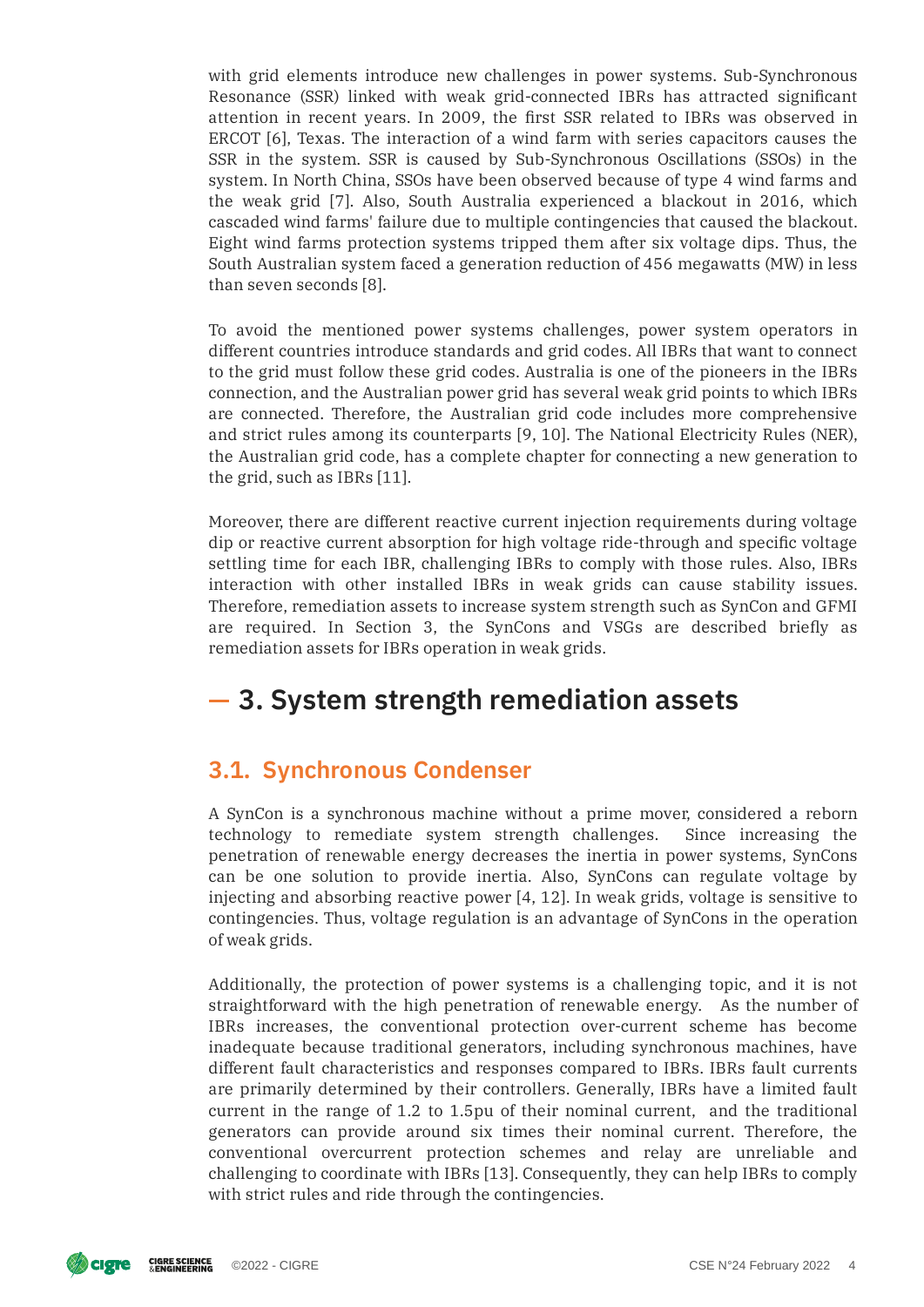SynCon has noticeable drawbacks, such as high investment costs and long lead-time. Furthermore, SynCons installation, maintenance, and operation cost make SynCons a costly solution for system strength remediation [14]. Also, if extra inertia via flywheel is necessary, the costs will be increased signicantly. In addition, massive infrastructure and a huge rotor installation of SynCons take time. It can take at least one year to install one SynCon unit in a system [4]. Additionally, SynCons do not have control over inertia response, and it's a natural response of SynCons.

### **3.2. Virtual Synchronous Generator**

Generally, a grid-forming inverter (GFMI) is a family of inverters that control the voltage and its frequency at the inverter terminal. As reflected in grid-forming terms, these inverters are capable of black start operation, forming and maintaining the grid through voltage and frequency regulation at their terminal. Unlike gridfollowing inverters, which track and lock their output voltage with the grid voltage, GFMI can operate in a standalone mode or self-synchronize its output voltage with an upstream grid by a power synchronization mechanism, such as the swing equation of synchronous generators. Hence, grid forming inverters require voltage and frequency setpoints, while grid-following inverters require active and reactive power setpoints.

GFMIs in their standard forms are designed to respond based on droop functions. Thus, standard GFMIs are unable to provide inertia. However, these GFMIs can be equipped with synchronous generators (SG's) swing equation to provide synthetic inertia, commonly referred to as virtual synchronous generators. Typically, GFMI can be categorized as droop-based GFMIs, VSGs, and virtual-oscillation-control-based GFMIs [15]. However, due to the popularity and diversity of VSG applications, this work focuses only on VSG and its impact on system strength.

VSG is a semiconductor-based power converter, which mimics the operation of a classical synchronous generator. It is designed to provide synchronous-machine-like features, such as grid voltage regulation, inertia contribution, and standalone operation [16]. In other words, despite lacking mechanical rotating mass, VSG exhibits the same characteristic and dynamic response of synchronous generator by means of capturing swing equation characteristics in its control system.

These features are not available in conventional grid-following inverters. Instead, VSGs' primary control is governed by the swing equation of SGs, shown in Figure 1 to achieve the dynamic response of a synchronous generator [17].  $P<sub>0</sub>$  and P are the active power setpoint and the measured active power at a VSG PoC.  $D_p$  and  $J$  are the damping coefficient and the inertia of a VSG, respectively.  $\omega_0$  ,  $\omega$ , and  $\theta$  are the frequency setpoint, the internal frequency, and the phase angle is used for the Park transformation of a VSG. Finally, s denotes the Laplace variable.

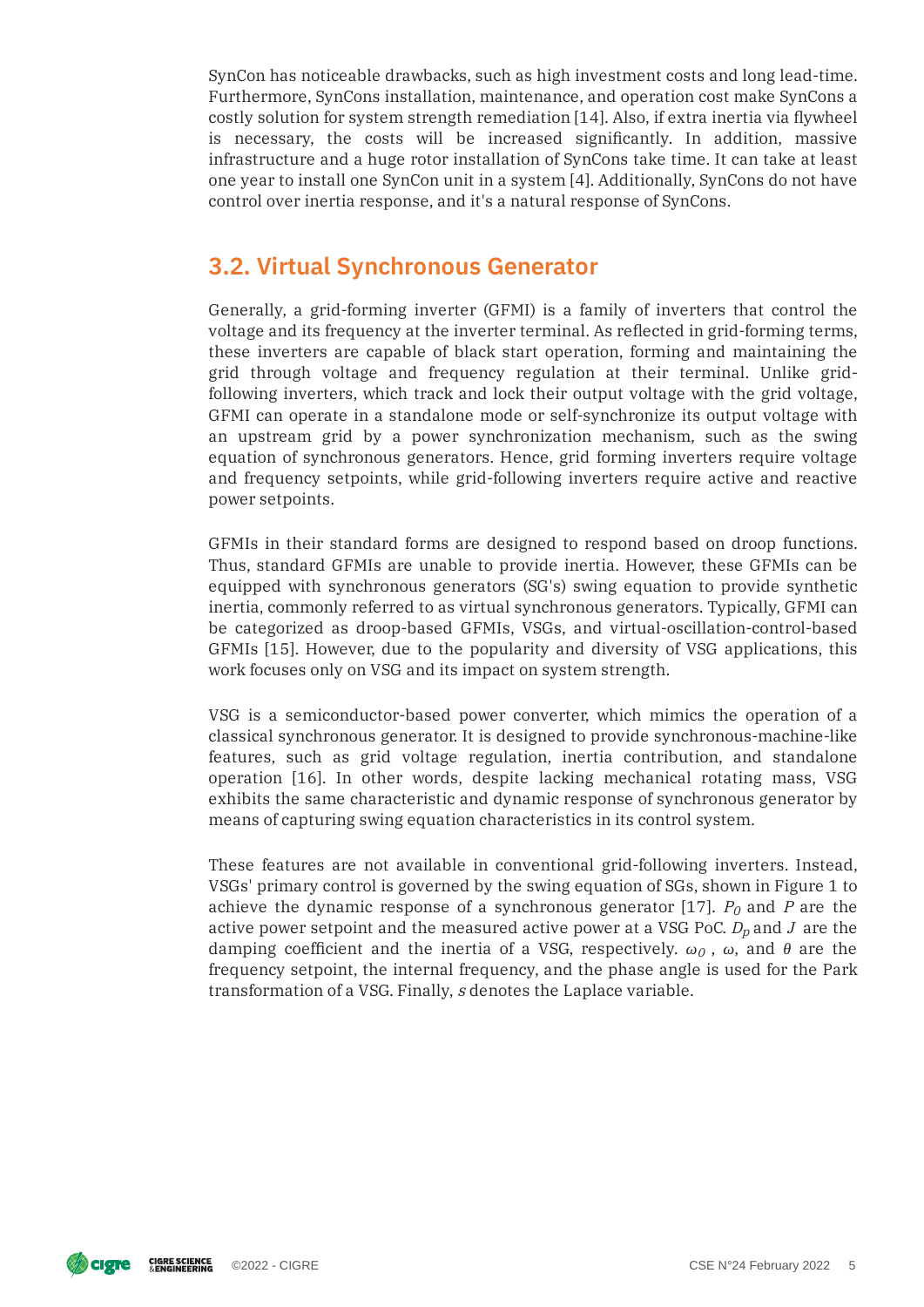

Figure 1 - The swing equation that governs the frequency control of the VSG

VSGs act as voltage-controlled sources in the power network and can increase inertia to the network [16]. Thanks to their voltage-controlled control technology, VSGs can be connected to an inverter-based resource (IBR) plant in weak grids to support terminal voltage, similarly to SynCons. The installation of VSGs in a renewable energy plant can be easily conducted by retrofitting several existing GFLIs with the VSG control, as that only requires firmware updates. Alternatively, larger VSGs with equipped battery energy storage systems (BESSs) can be installed in weak parts of a power system to support multiple IBRs in these areas [15]. The reactive power amount used for regulating the IBR plant's terminal voltage can be provided by VSGs' reactive power and voltage controls. Thanks to their voltage-controlled operation, VSGs can offer terminal voltage support to an IBR plant in weak grids by injecting/absorbing reactive power to/from the grid. Hence, excessive reactive power extraction from the IBR plant for voltage control in low strength networks can be avoided. Thus, the IBR plant has more headroom for active power control.

Moreover, VSGs have been theoretically proved to have a more robust response than the conventional grid-following STATCOMs in weak grids [18, 19]. In addition, it has been found that installations of VSG can enhance the grid strength viewed by nearby IBR plants [18]. This feature makes VSG become a candidate for improving weak grid stability challenges.

#### **3.2.1. Advantages and Disadvantages of VSGs**

This section presents VSGs' strengths and weaknesses in supporting a solar farm connected to a weak network. The advantages of VSGs can be summarized as follows.

1. The imbalance between demands and supplies in the power system might lead to frequency deviations. **Active power injection/absorption, also known as primary reserve, is required from the plants to support the system frequency in these scenarios. VSG's installation in IBR plants extends the plant's active power absorbing or injecting capability due to the BESS attached to the VSGs' DC bus, which means the VSGs enable the plant to provide a more signicant contribution to the frequency support** [18]. However, this function is not available in a SynCon due to the lack of a prime mover, while it has already been up and running with the VSG control in several industrial projects [15]. Further researches and developments are required to enable the operations of SynCon with BESSs for the frequency support purpose.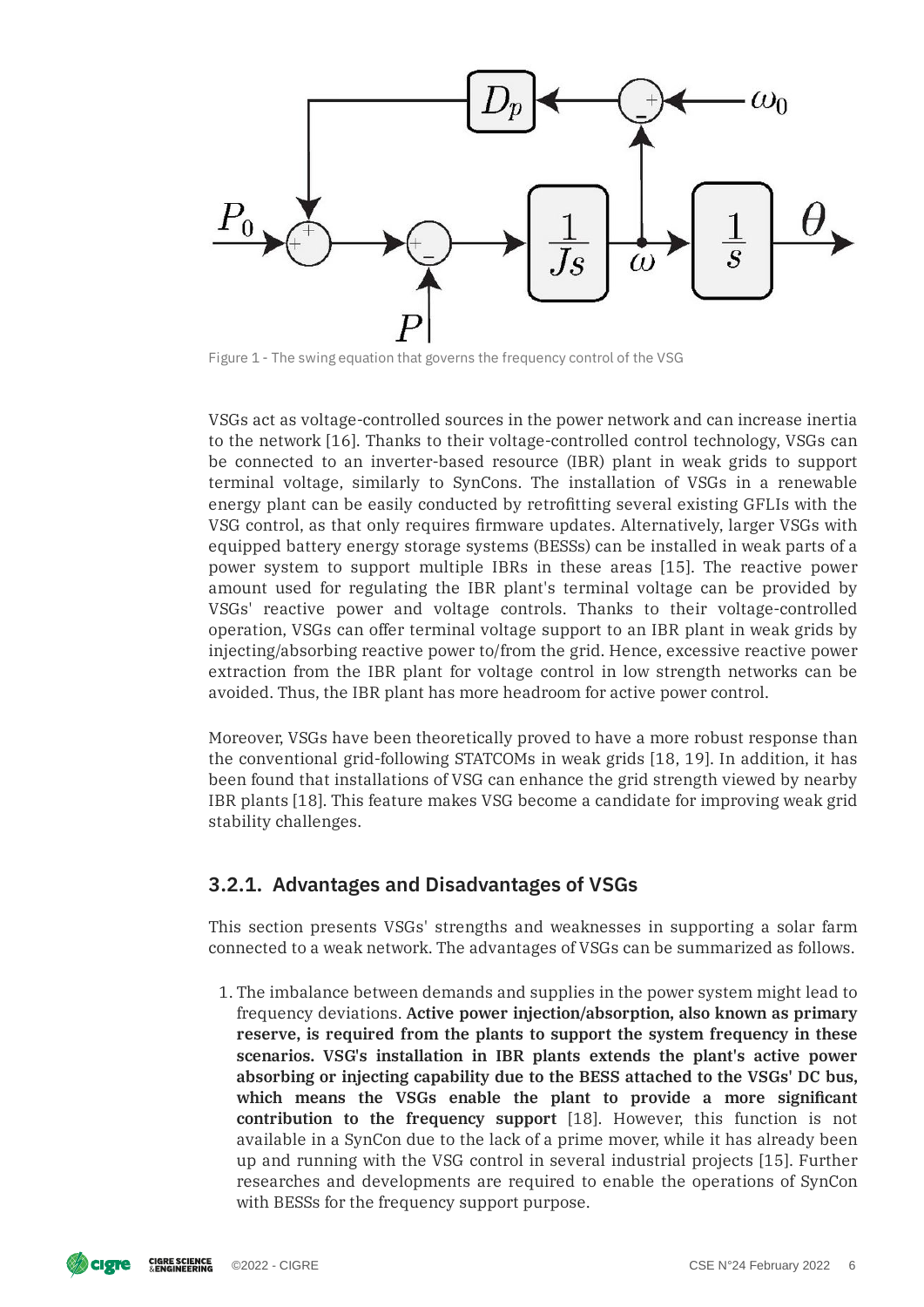2. Flexible damping factor and inertia settings, compared to SynCon, are essential for VSGs. Two crucial advantages of SynCons are inertia capability and postcontingency damping. In a SynCon, the inertia is provided by the rotating mass, while the damping factor is determined by the damper windings, which are physically integrated with the SynCons during its manufacturing process. Consequently, to change the post-contingency damping of the SynCons, a disconnection from the system is required. Moreover, much effort is needed to replace the rotating mass of the SynCons. Therefore, these two properties are almost non-adjustable in SynCons. On the other hand, as the synchronous machine model is implemented in the VSGs controlling program, most of the VSGs properties, including the damping factor, can be easily manipulated by modifying the corresponding parameters of the inverter's firmware [19]. Also, the inertia of a VSG can be adjusted by modifying the total capacity of BESS connected to the DC bus of the VSG [16]. In contrast, the inertia of SynCon, due to its rotating mass, is a fixed property.

A power system stabilizer (PSS) can be used to improve the damping of SynCons. However, it is mainly used for suppressing the oscillations via the excitation system. On the other hand, the inbuilt damping of the VSG can directly impact the frequency and the output voltage angle. Thus, apart from dampening postcontingency oscillations, the inbuilt damping factor can restrain the angle evolution during a fault and extend the critical fault clearing time [20, 21]. Therefore, more benefits will be brought by improving the inbuilt damping factor.

- 3. Besides **enabling frequency support service**, a BESS also allows VSGs to contribute inertia to the grid during a frequency disturbance to reduce the resulting rate of change of frequency and improve the frequency nadir. This feature helps the grid tackle the frequency deviation at the beginning of the disturbance before the fast frequency response is in service. Unlike the frequency support services provided by GFLIs, the virtual inertial response of VSGs is instantaneous and not degraded by the frequency/rate of change of frequency (RoCoF) measurement delays thanks to the replication of the SG's swing equation. Furthermore, since VSGs start tackling the frequency deviation immediately after the disturbance, less energy is injected/absorbed to support the grid frequency. Therefore, VSGs' frequency support services are more efficient than those by GFLIs [22].
- 4. VSG is more robust in weak grids compared to grid-following solutions. Semiconductor-based grid-following solutions, such as STATCOMs, do not operate effectively in weak grids due to the degradation of the phase-locked loop (PLL) [23]. On the other hand, not relying on the PLL and operating as a voltage source allow VSGs to perform well in weak grids. The robustness of VSGs in weak girds has been proved in the literature [24]. Besides, adding grid-forming voltage source converters (VSCs, e.g., VSGs) to a network consisting of multiple PLLbased converters helps improve the whole network's small-signal and robust stability [24, 25]. This fact is revealed by means of the impedance-based analysis and the structured singular value methods [24, 25].

For VSGs disadvantage, only low over-current capability compared to SynCons can be considered. The over-current limitation is the thermal limits of the power electronic switches (IGBTs) inside VSGs. As a result, the VSGs' over-current capability is only 20%-40% of its rated current, which is much lower than the counterpart of a SynCon [21].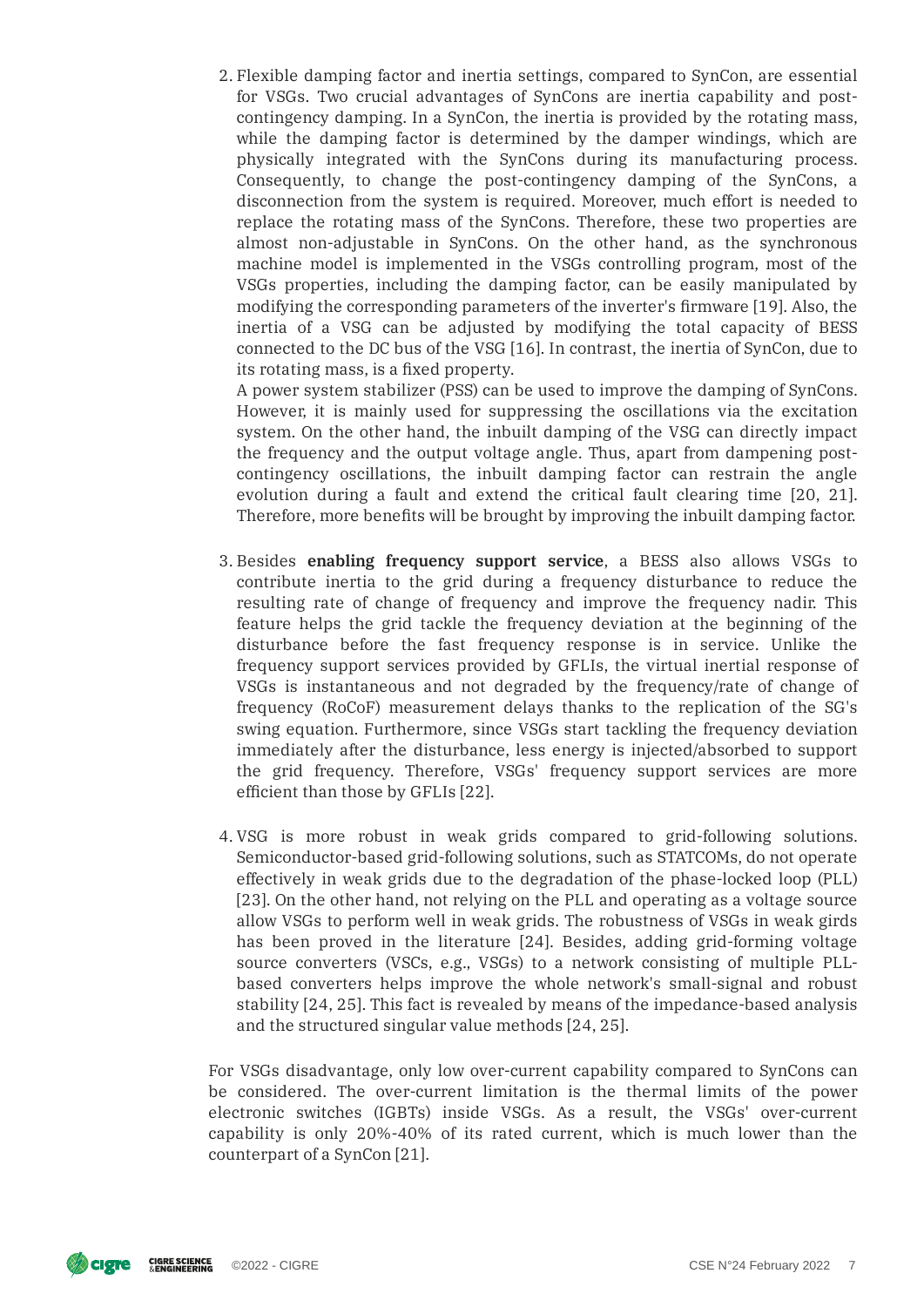# **4. Performance evaluation and comparison between VSG and SynCon Near and far fault**

This section conducts a case study on a solar farm (SF) connected to a weak grid. The case study is simulated in PSCAD/EMTDC because investigating the transient and the dynamic response of IBRs, VSGs, and SynCons must be done in a time domain-based simulation. Also, PSCAD/EMTDC is an accepted software for EMT simulation in Australia, and the IBRs manufacturer must model their models in PSCAD software and comply with the Australian grid code. Several tests, including fault ride-through (FRT), voltage disturbance, active power reference tracking, and frequency disturbance, are applied to investigate the system's behaviours in three different scenarios. In the first scenario, which is the base case, the SF is connected to a Single Machine Infinite Bus (SMIB) system without any supporting device. The SMIB model is a weak grid model with SCR below 3, which solar farms cannot operate stably. Optimizing the SF control parameters can be a solution to enhance the stability of the farm. However, changes in the network, e.g., faults, line trippings, might negatively impact the effectiveness of the optimal parameters. Hence, more robust solutions should be considered. The SG-like assets, i.e., SynCon and VSG, are possible candidates for improving the SF's stability. Thus, in the other two scenarios, the SF in the first scenario is supported by either a SynCon or a VSG connected to the SF's medium-voltage (MV) bus. As aforementioned, the VSG can be formed by retrofitting several existing GFLIs in the SF park with the VSG control. The topologies of the three scenarios are shown in Figure 2. The parameters of the solar, the SynCon, and the VSG are listed in Table I. The SF, the SynCon, and the VSG are modelled in detail in PSCAD/EMTDC. The SF and SynCon models in this study are OEM developed models that capture a full detail of an actual product.

The control diagram of the VSG can be found in Figure 3.  $P$  and  $Q$  in this figure are the active and reactive power measured at the terminal of the VSG.  $i_{\emph{g,abc}}$  and  $i_{\emph{c,abc}}$ are the grid-side current and the converter-side current of the LCL filter used in the VSG, respectively.  $v_c$  is the voltage across the capacitor of the LCL filter. The PWM outputs drive the semiconductor switches inside the VSG. All control parameters of the VSG can be found in Appendix I.



Figure 2 - Case study topology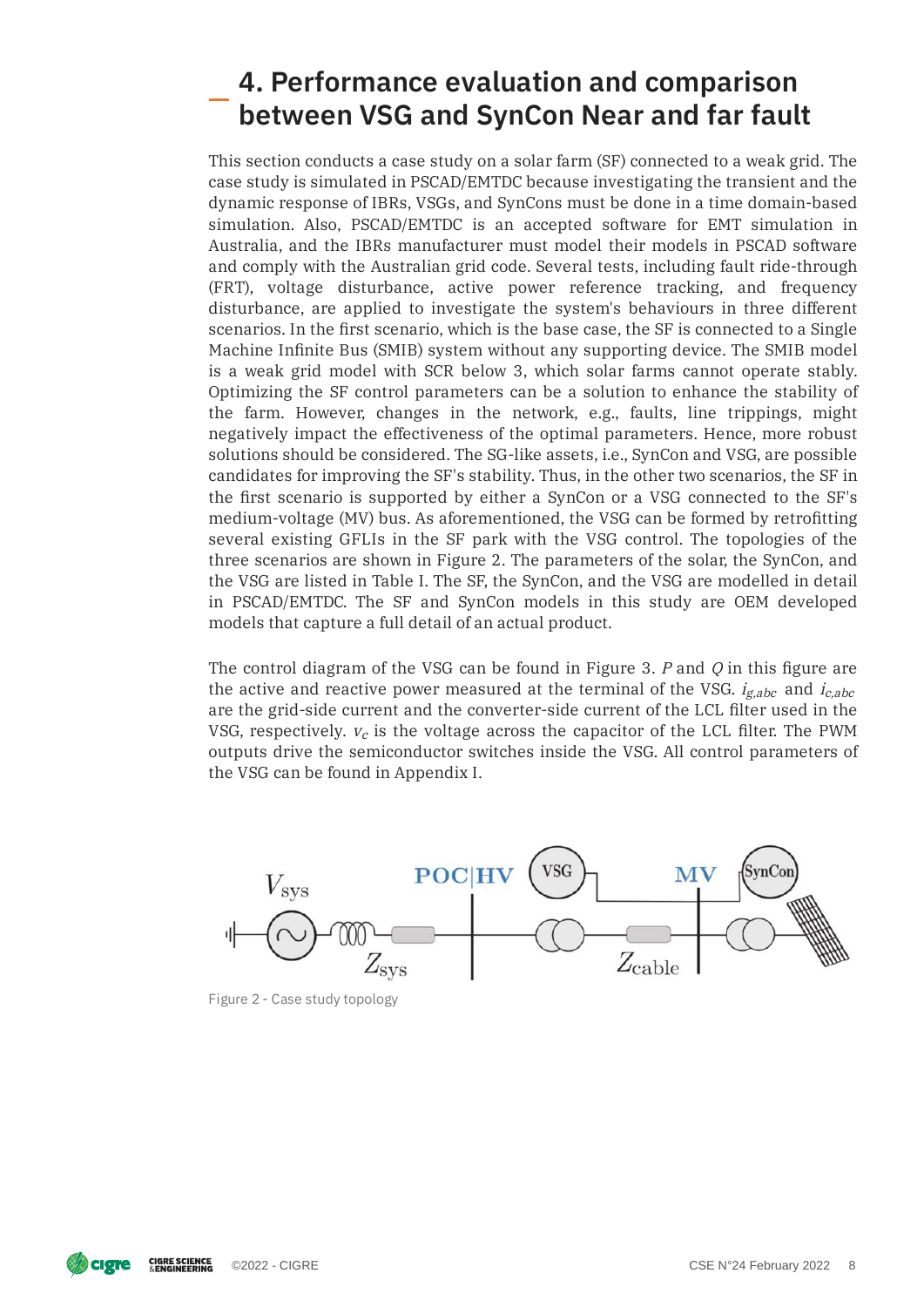

Figure 3 - Detailed control of the VSG

| <b>Parameter</b>          | <b>Solar Farm</b> | <b>SynCon</b> | <b>VSG</b> |
|---------------------------|-------------------|---------------|------------|
| Nominal Power (MVA)       | 204               | 60            | 60         |
| VLV(kV)                   | 0.69              | <b>NA</b>     | 0.69       |
| VMV(kV)                   | 33                | 11            | 33         |
| VHV(kV)                   | 220               | 220           | 220        |
| Nominal Frequency (Hz)    | 50                | 50            | 50         |
| Voltage set-point (pu)    | 1.02              | 1.02          | 1.02       |
| Active Power setpoint (%) | 85                | N/A           | 0          |
| Inertia $H(s)$            | N/A               | 2             | 2          |

Table I - Test-bed system info

The simulation results of the tests in the test-bed SMIB are presented in the following subsections. The improvements brought by SynCons and GFMIs on enhancing the system strength and inertia are revealed. Performance comparisons of the remediation assets are also detailed below.

### **4.1. Fault-Ride-Through**

Two tests are applied on the SMIB case to compare the enhancements brought by the SynCon and the VSG in terms of the FRT capability and the fault recovery. In the first test, a three-phase bolted fault, which is the most severe fault scenario, occurs at the SF's PoC and lasts for 120 ms. The responses of the system in the three scenarios are presented in Figure 3.

From Figure 3, the post-fault responses are signicantly improved when either the SynCon or the VSG is connected to the PoC. Without these ancillary devices, long oscillatory transients in the PoC voltage, i.e.,  $V_{\rm PoC}$ , the PoC active power, i.e.  $P_{\rm PoC}$ , and its reactive power, i.e.,  $Q_{\rm PC}$ , persist for almost 1.6 s after the fault clearance. In addition, as shown in Figure 3(a), the spikes in  $V_{\rm{PoC}}$  exceeds 1.5 pu. These poor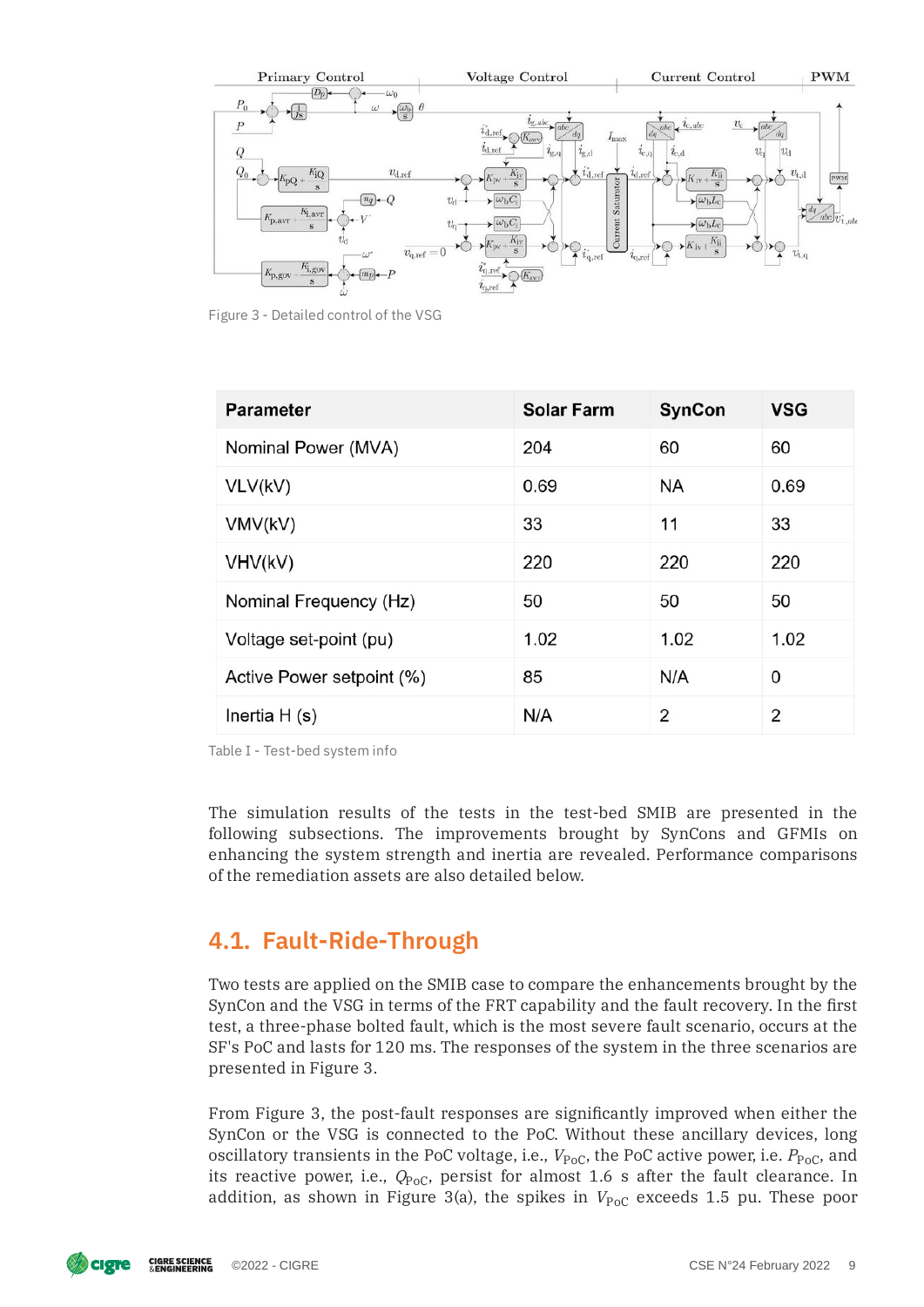transients can trigger protection devices in the system, disconnecting the SF even though the fault is successfully cleared. These undesirable transients result from the voltage's extraordinary sensitivity to the variations in the current in weak grids [26, 27].

Moreover, these poorly damped transients in the post-fault voltage can trigger the SF's high-voltage ride-through (HVRT) function. This causes a mode cycling behaviour when the SF keeps entering and exiting the HVRT mode. The transitions between the normal operating mode and the HVRT mode of the inverters in the SF can contribute to the inadequate transient responses.

With the presence of the SynCon,  $V_{\rm PoC}$ ,  $Q_{\rm PoC}$  are quickly dampened and settle 0.17 s after the fault clearance, as shown in Figure 3(a). A voltage overshoot of 25% is recorded in this case, which shows a noticeable improvement compared to the base case. Moreover, thanks to the high overcurrent capability of the SynCon, a relatively high amount of reactive power is generated to support the grid during the fault, as shown in Figure 3(d). However, the SynCon results in the low-frequency oscillatory transient in the power responses presented in Figure 3(b) and Figure 3(e). The oscillation lasts for about 2 s after the fault clearance with the highest overshoot of 15 MW. The frequency of observed oscillation is around 1.6 Hz.

In the third scenario, the VSG is used for supporting the SF operation. The voltage and the power responses are well-damped by the VSG. All the responses settle within 0.17 s after the fault clearance. The overshoot and settling time of  $V_{\rm PoC}$  are very similar to those in the case where the SynCon is installed. Moreover, as depicted in Figures 3(b) and 3(e), no power oscillation is recorded when the VSG is installed. Because the frequency in Figure 3(f) rises above one pu after the fault clearance, the VSG absorbs an amount of active power to tackle the frequency deviation. As a result, the power responses are overshoot-free in this case, which shows a signicant improvement compared to the case with the SynCon.

In general, compared to the base case, the highest voltage overshoot reduces by a factor of two and stably settles to the pre-fault condition with the presence of either the SynCon or the VSG. Besides, the power overshoot and settling time in the case with the VSG is only  $1/6$  and  $1/12$  of the counterparts in the case of the SynCon, respectively.

The SMIB case is tested with a shallower fault to validate the robustness of the VSG. In Figure 4, a fault occurs at 5 s and is cleared at 5.43 s, with a residual voltage of 0.5 pu. Similar to the previous case, without neither the SynCon nor the VSG, poor transients are recorded in  $V_{\rm PoC}$ ,  $P_{\rm PoC}$ , and  $Q_{\rm PoC}$ . The peak voltage oscillation reaches 1.6 pu, which can trigger protection devices, leading to a disconnection of the SF from the grid. Although the SynCon damps the voltage transient effectively, this device pollutes the power responses with subsynchronous oscillations, eventually damped after 1.3 s since the fault clearance. Finally, the VSG shows its effectiveness in enhancing both the voltage and the power responses. The voltage and power settle within 0.16 s with minimal oscillations and overshoots. In general, reductions of eight times and ten times are recorded in the settling time and the overshoot of the power response when replacing the SynCon with the VSG.

Overall, the VSG is superior in damping the poor post-fault transients, which the SF experiences in weak grids. Furthermore, compared to the SynCon, the VSG provides similar support in the voltage recovery while not generating the subsynchronous

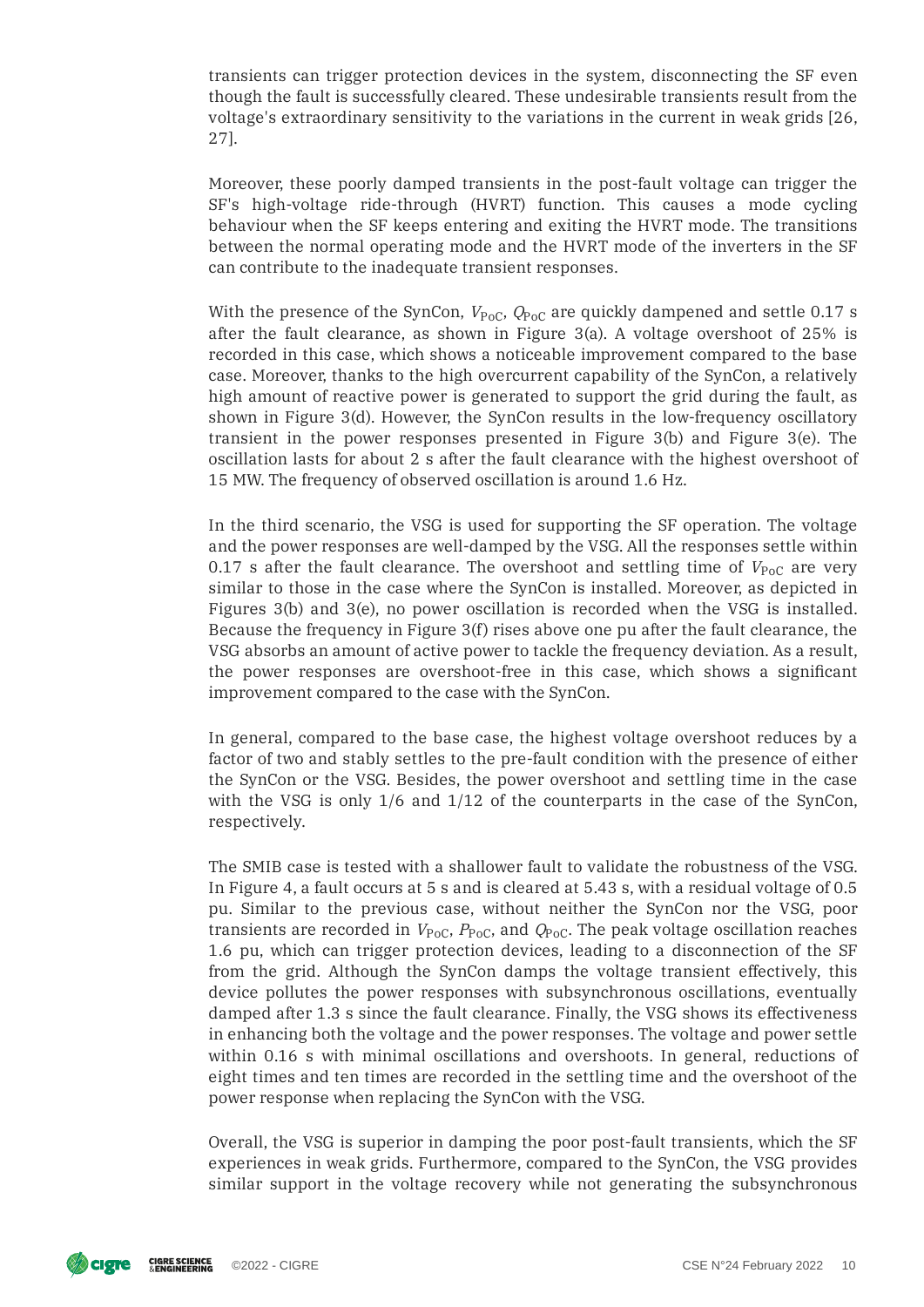oscillations in the active power injected into the grid by the SynCon in transient processes. As a result, smooth recoveries are achieved in both the voltage and power responses using VSG.



Figure 4 - The responses of the system to a three-phase bolted fault at the PoC: (a) the PoC voltage, (b) the active power transfer measured at the PoC, (c) the reactive power transfer measured at the PoC, (d) the reactive power contributed by the remediation asset, and (e) the active power contributed by the remediation, (f) the frequency at the PoC.

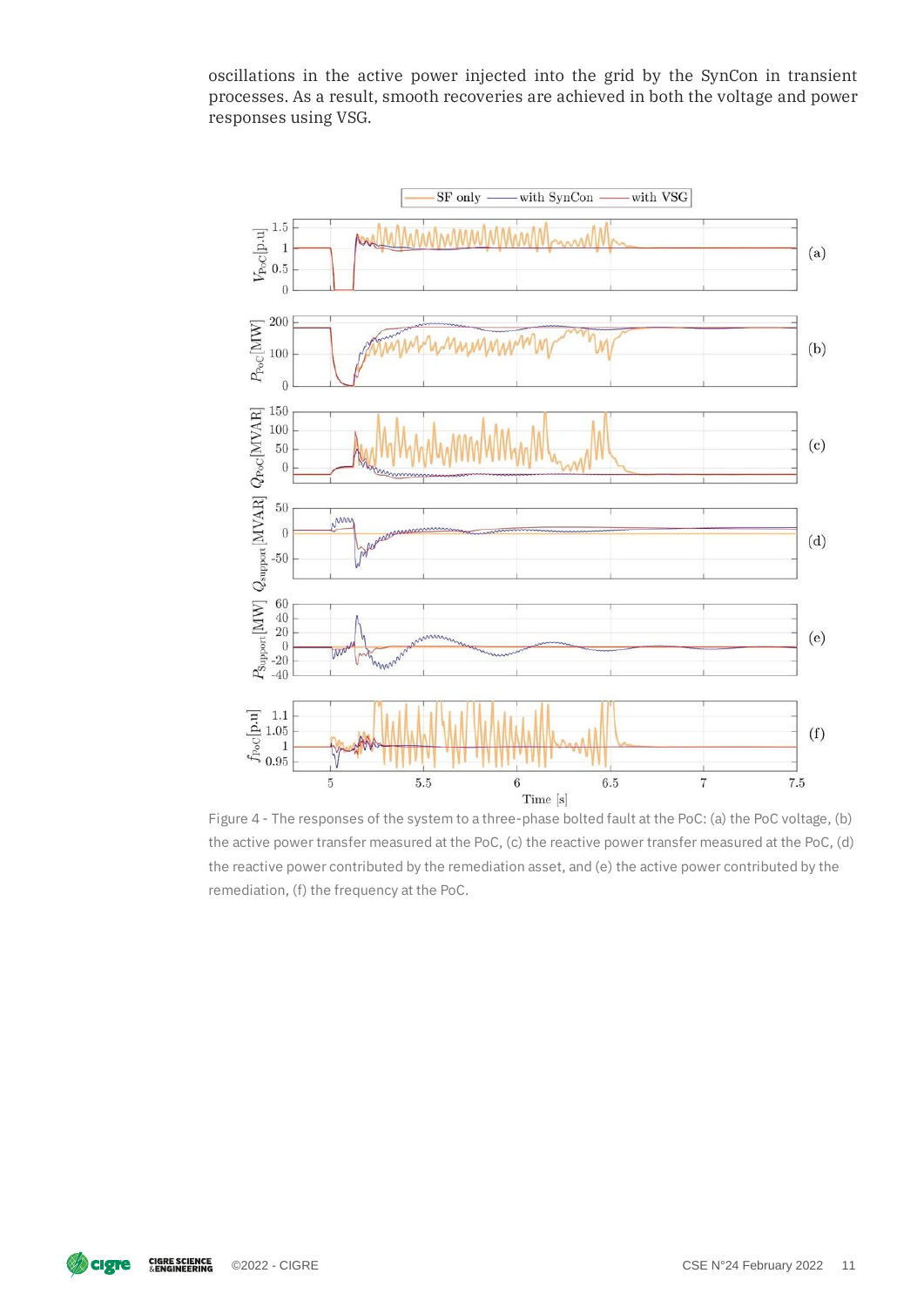

Figure 5 - The responses of the system to a three-phase fault at the PoC with 0.5 pu residual voltage during the fault: (a) the PoC voltage, (b) the active power transfer measured at the PoC, (c) the reactive power transfer measured at the PoC(d) the reactive power contributed by the remediation asset, and (e) the active power contributed by the remediation, (f) the frequency at the PoC..

### **4.2. Voltage Disturbance ( POC voltage change)**

In this part, two voltage disturbance tests are conducted on the SMIB case to investigate the impacts and benefits of using the SynCon and the VSG in weak grids. The PoC voltage is either raised or decreased by 0.05 pu from the steady-state value in each test.

The test results are illustrated in Figure 5 and Figure 6. In Figure 5, at 5 s, a step fall is applied to the POC voltage. Right after the disturbance, the voltages in all three cases deviate from the reference. The lowest nadir is recorded in the case with the SF only. In contrast, the SynCon and the VSG in the other two cases increase their reactive powers, i.e.,  $Q_{\rm support}$ , to tackle the disturbance resulting in shallower nadirs in these cases. Similar behaviours are observed with the rising voltage disturbance in Figure 6, where the SF's voltage deviation is restrained by the reactive power compensations provided by either the SynCon or the VSG.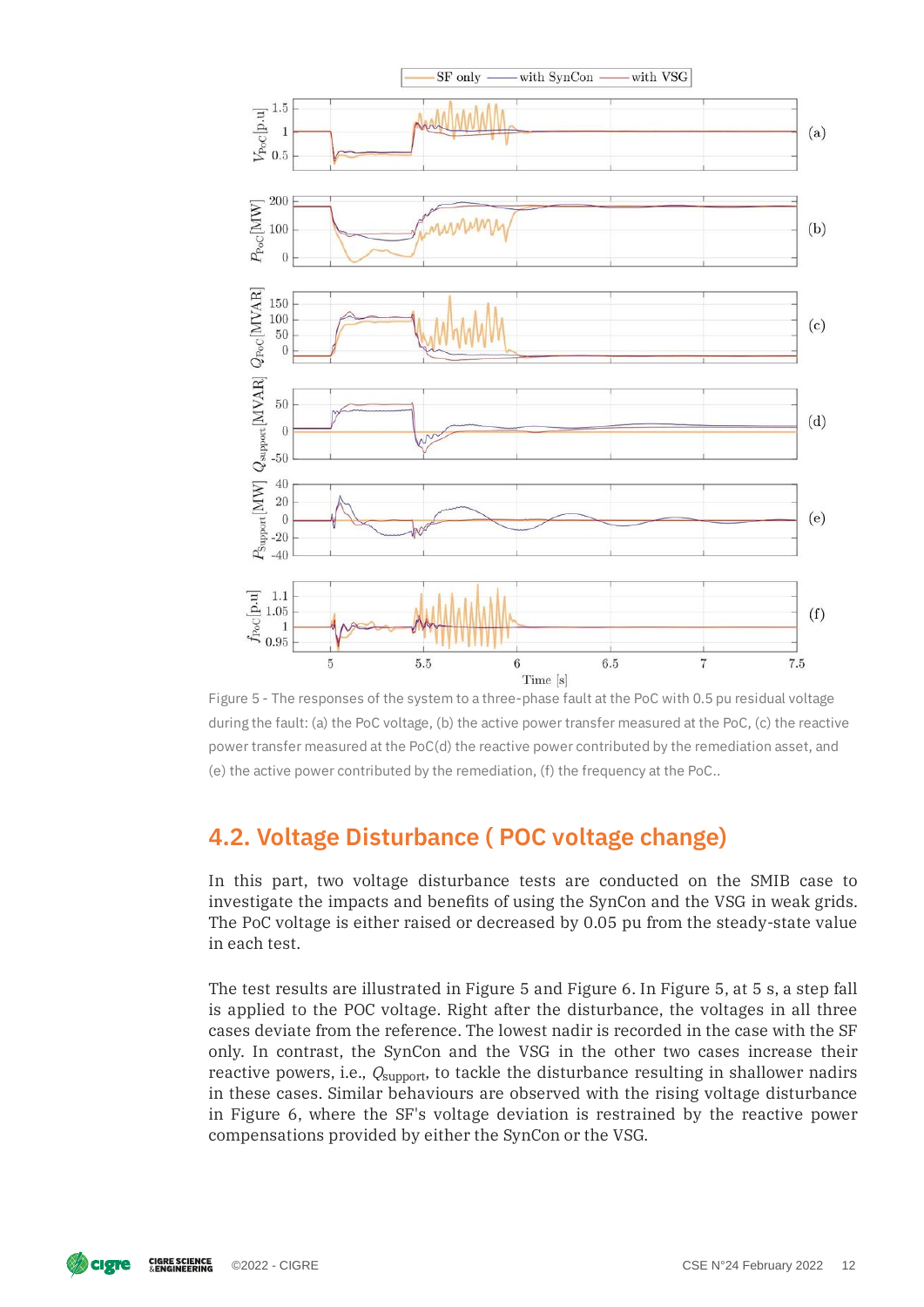Moreover, without the SynCon and the VSG, small oscillations persist for 0.7 s in  $V_{\rm PoC}$ ,  $P_{\rm PoC}$ , and  $Q_{\rm PoC}$  before the system's settlement. Although the SynCon and the VSG perform similarly in supporting the voltage, the SynCon injects low-frequency oscillation in the active power, whose magnitude and settling time are 5 MW and 2 s, respectively, to the grid as shown in Figure 5 and Figure 6. These oscillations are because of SynCon exciter interaction with the IBR controller [12]. Besides, the power responses of the SynCon are also polluted by high-frequency oscillations, whose frequency is 50 Hz. In contrast, the VSG's responses are oscillation-free. In conclusion, the VSG provides the SF with an optimal voltage disturbance rejection while enhancing the power responses' transients.



Figure 6 - The responses of the system to a step change from 1.0 pu to 0.95 pu in the PoC voltage: (a) the PoC voltage, (b) the active power transfer measured at the PoC, (c) the reactive power transfer measured at the PoC, (d) the reactive power contributed by the remediation asset, and (e) the active power contributed by the remediation , (f) the frequency at the PoC

**cigre CIGRE SCIENCE**<br>& ENGINEERING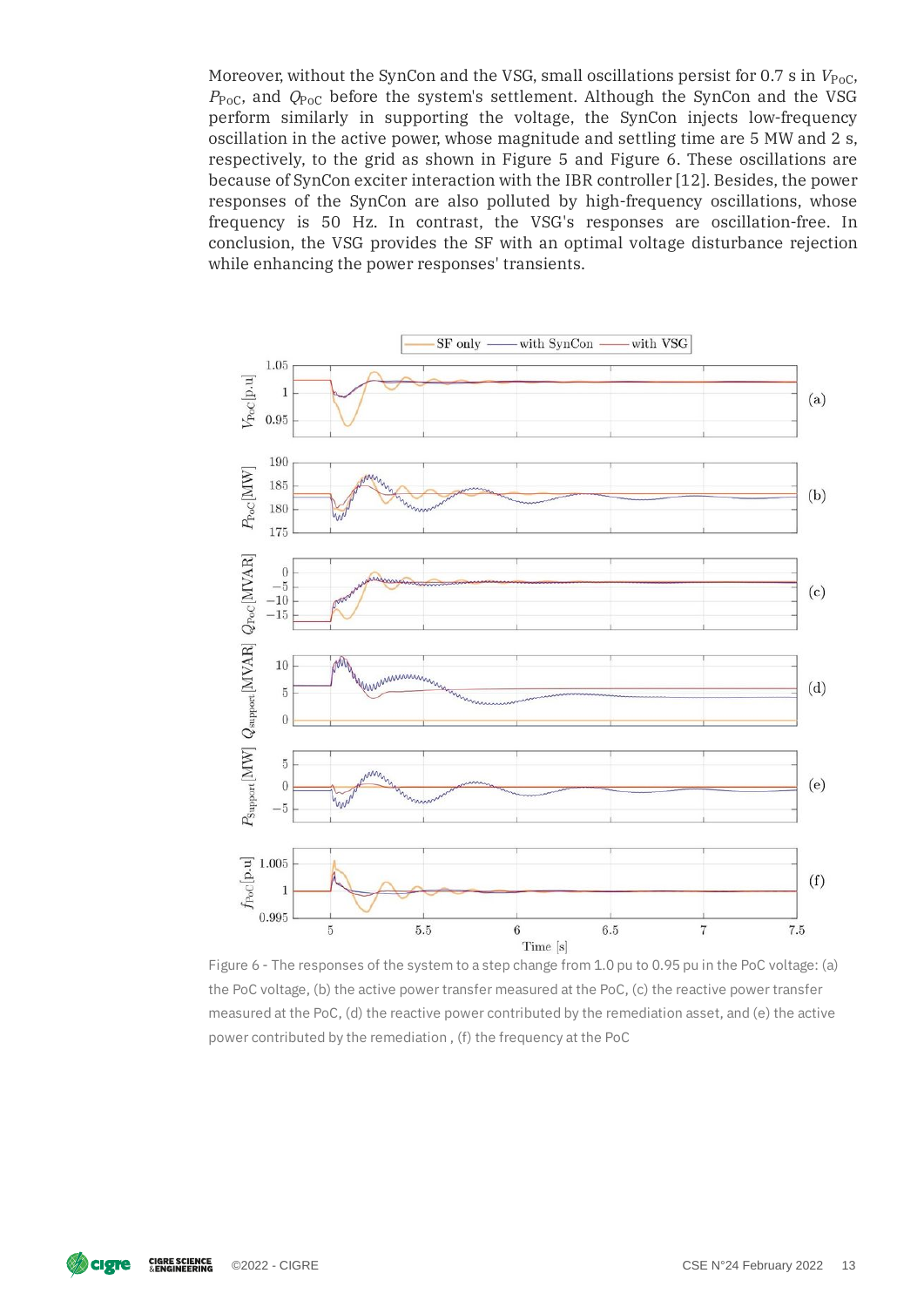

Figure 7 - The responses of the system to a step change from 1.0 pu to 1.05 pu in the PoC voltage: (a) the PoC voltage, (b) the active power transfer measured at the PoC, (c) the reactive power transfer measured at the PoC, (d) the reactive power contributed by the remediation asset, and (e) the active power contributed by the remediation, (f) the frequency at the PoC

### **4.3. Active Power Reference change**

The previous two tests show improvements brought by the VSG in voltage contingencies. In this section, the performance of the SynCon and the VSG is examined in an active power step change event. For example, at 5 s, a step change from 0.85 pu to 0.65 pu is applied on the active power reference. The responses of the three cases are shown in Figure 7.

In general, the SF itself can smoothly transit to the new power setpoint with negligible oscillations and overshoots. However, with the SynCon being active, severe undamped oscillations occur in all the responses after the step change, reflecting the system's unstable operation. The unstable behaviour of the SynCon is because of its exciter interaction and the SF [12]. The peak-peak magnitude of the active power oscillation is almost 80 MW. Additionally, the voltage persistently fluctuates between 1.06 pu and 0.96 pu. These responses will result in a disconnection of the system from the grid in reality. These oscillatory behaviours are not observed in the case with VSG activated. The VSG retains the smooth transition of the SF and further restrain the voltage overshoot right after the step change

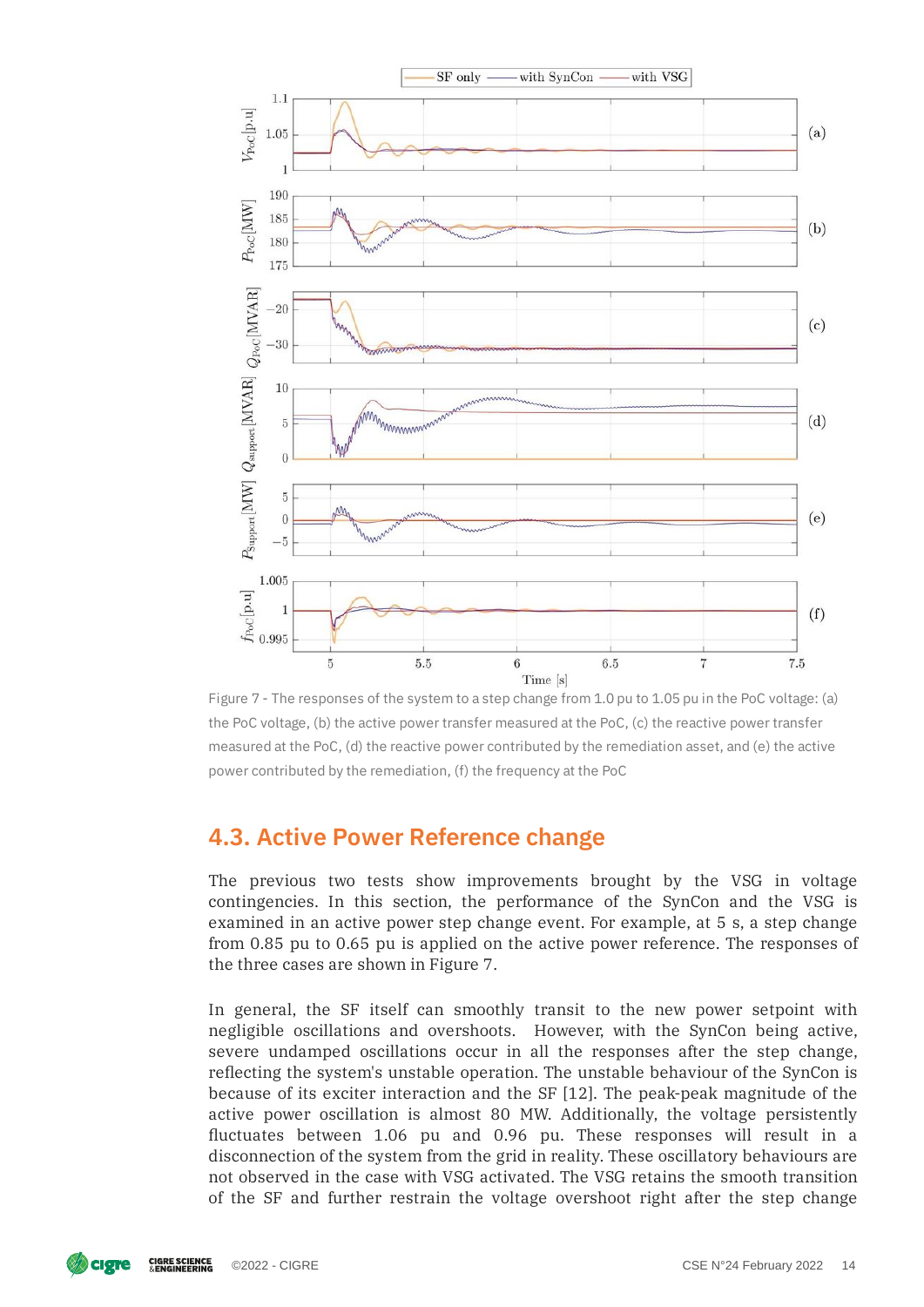thanks to its fast reactive power control. This test reveals the risk of instability caused by the interaction between the SynCon and the SF in a power setpoint variation event, while this issue is not present if the VSG is used.



Figure 8 - The responses of the system to a step change from 0.85 pu to 0.65 pu in the active power reference: (a) the PoC voltage, (b) the active power transfer measured at the PoC, (c) the reactive power transfer measured at the PoC, (d) the reactive power contributed by the remediation asset, and (e) the active power contributed by the remediation , (f) the frequency at the PoC

## **4.4. Frequency Disturbance**

In this test, a frequency disturbance is synthesized by ramping the grid's frequency from 50 Hz to 51 Hz at a rate of 2 Hz/s. This disturbance occurs at 5 s in Figure 8. As a result, the active power responses in all three cases decrease to tackle the frequency rise.

Without the SynCon and the VSG, severe oscillation is observed in the voltage response even in the steady-state after the frequency ramp, which causes oscillations in the SF's active and reactive power responses. The presence of the SynCon helps dampen the voltage but, similarly to previous tests, pollutes the active power response with low-frequency oscillations. The magnitude of the power

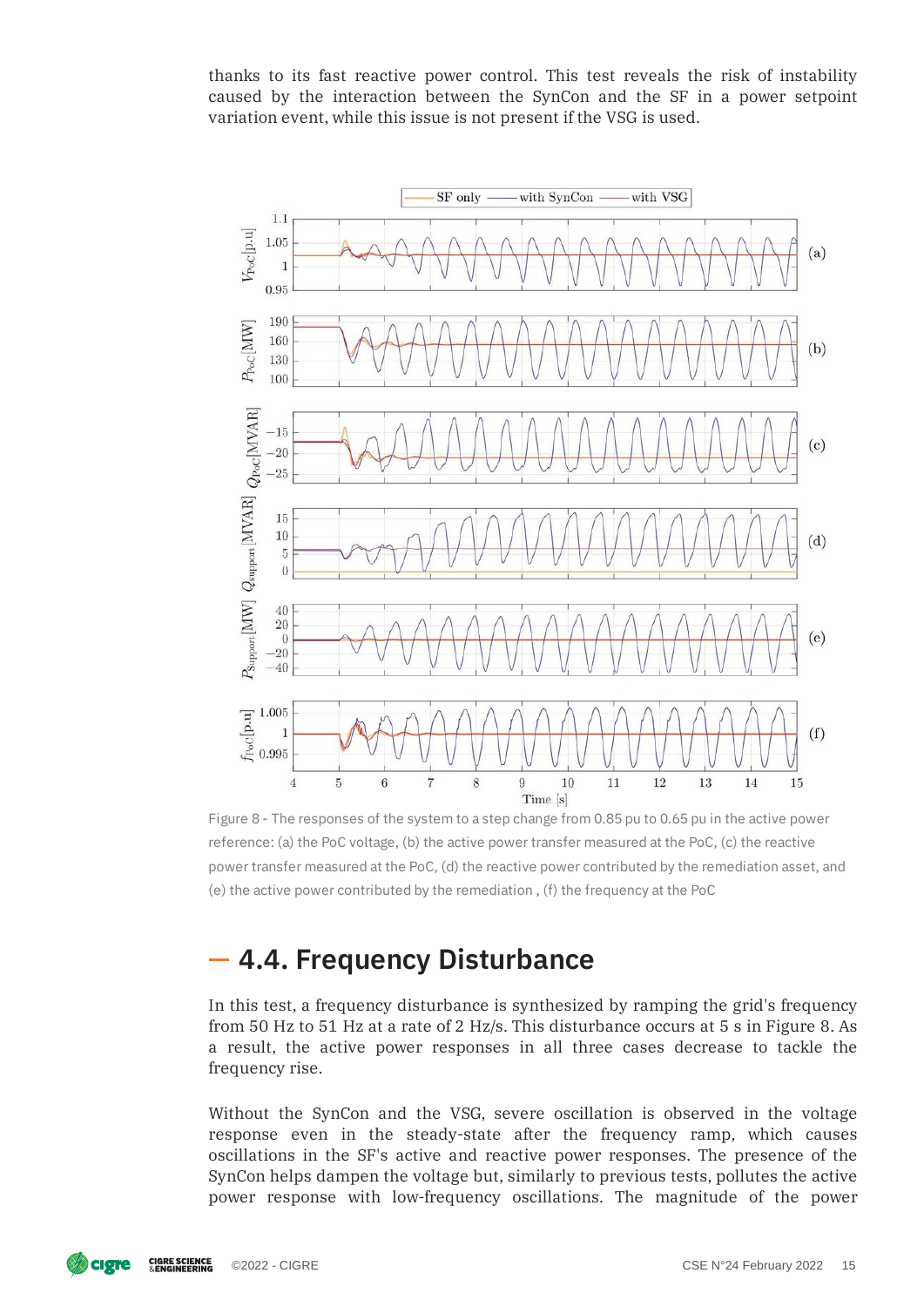oscillation in the case with SynCon is 15 W peak-peak initially and diminishes to zero after 15 s. In the case with the VSG, both the voltage and the power responses experience smooth transients and stably settle after the disturbance. Thus, these responses are oscillation-free in both the transient and steady-state of the system. Moreover, thanks to its battery storage system, the VSG can absorb active power from the grid to support the grid frequency in this test, which is not achievable with SynCon.



Figure 9 - The responses of the system to a frequency ramp from 50 Hz to 51 Hz at a rate of 2Hz/s: (a) the PoC voltage, (b) the active power transfer measured at the PoC, (c) the reactive power transfer measured at the PoC, (d) the reactive power contributed by the remediation asset, and (e) the active power contributed by the remediation, (f) the frequency at the PoC

## **5. Conclusions**

Due to a need for performance comparison between SynCons and VSGs in weak grid integration of renewable energies, in this paper, the solar farm in the SMIB scenario with low SCR at the PoC is modelled in PSCAD/EMTDC. Different Australian grid code tests, such as frequency disturbance, voltage disturbance, reference active power step, and fault ride-through capability, are applied in the system considering three configurations: with SynCon, with VSG, and without any asset. The simulation results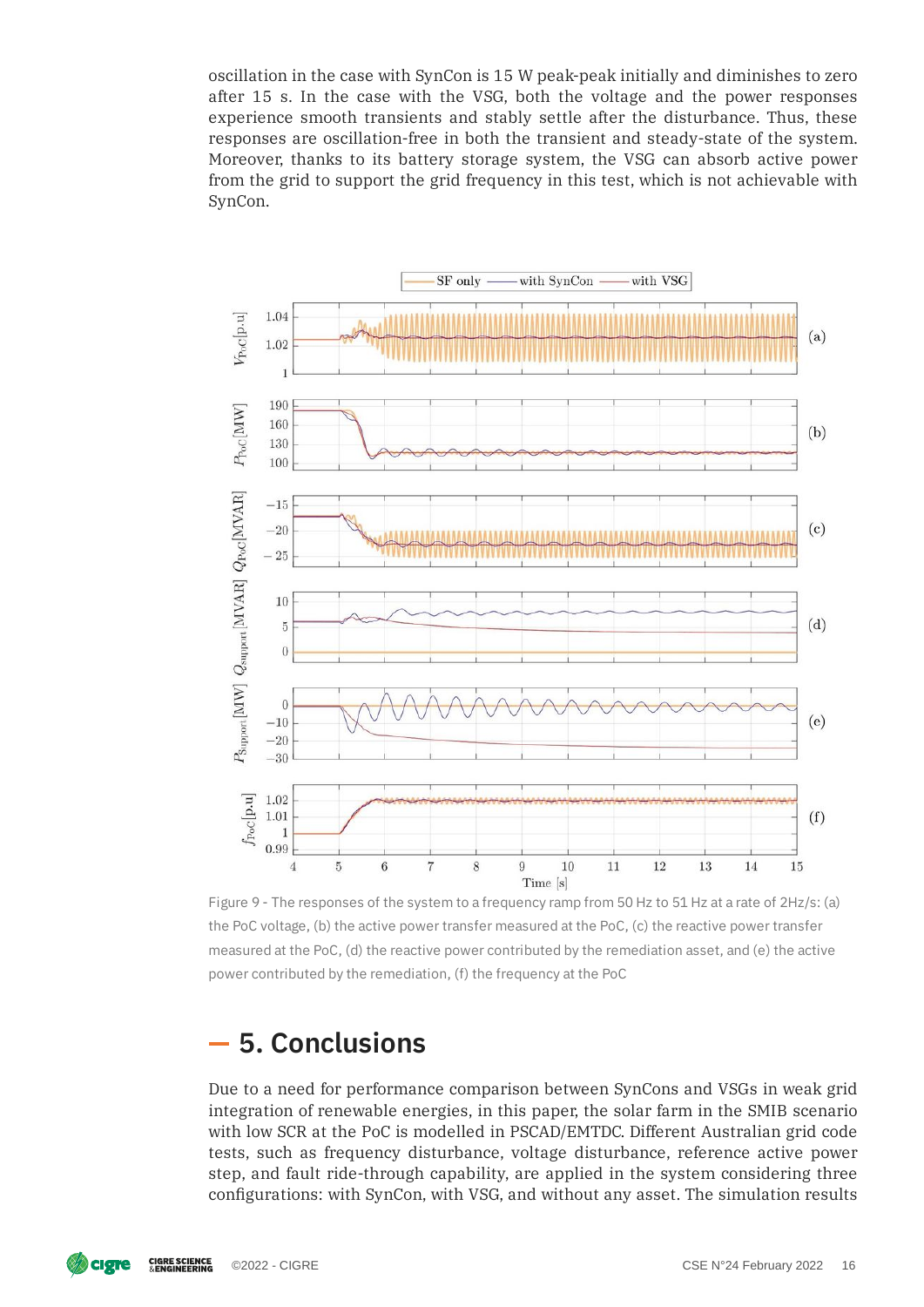show the signicant impact of VSG on solving stability issues in weak grids compared to the system without any assets. Also, the results illustrate that VSGs can dampen oscillations in the system after disturbances and perform better than SynCons in the frequency disturbances and active power setpoint change. Clearly, the VSG performs better in all tests scenarios conducted in this study.

| Parameter          | value            | <b>Parameter</b> | value               |
|--------------------|------------------|------------------|---------------------|
| $V^*$              | $1.07$ (pu)      | $\omega_0$       | $1$ (pu)            |
| $\omega^*$         | $1$ (pu)         | $D_p$            | 0.6                 |
| $m_p$              | 0.05             |                  | 0.64                |
| $n_q$              | 0.03             | $K_{\rm pv}$     | 6                   |
| $K_{\rm p,avr}$    | 0.5              | $K_{iv}$         | 6                   |
| $K_{i,avr}$        | 4                | $K_{\rm a w v}$  | 2                   |
| $K_{\rm p, gov}$   | 30               | $C_{\rm f}$      | $20 \, (\text{uF})$ |
| $K_{i,\text{gov}}$ | 20               | $I_{\max}$       | $1.2$ (pu)          |
| $K_{\rm pQ}$       | 0.6              | $K_{\rm pi}$     | 0.45                |
| $K_{iQ}$           | 0.05             | $K_{ii}$         | 90                  |
| $\omega_{\rm b}$   | $100\pi$ (rad/s) | $L_c$            | $0.225$ (mH)        |

Appendix - Control parameters of the VSG

## **Aknowledgment**

We acknowledge FIMER contribution by providing a PSCAD solar inverter model for the purpose of this study.

## **References**

- 1. P. Tielens, and D. Van Hertem, "The relevance of inertia in power systems," Renewable and Sustainable Energy Reviews, vol. 55, pp. 999-1009, 2016.
- 2. D. Kim, H. Cho, B. Park, and B. Lee, "Evaluating Influence of Inverter-based Resources on System Strength Considering Inverter Interaction Level," Sustainability, vol. 12, no. 8, pp. 3469, 2020.
- 3. AEMO, "System Strength Impact Assessment Guideline," 2018.
- 4. S. Hadavi, M. Z. Mansour, and B. Bahrani, "Optimal Allocation and Sizing of Synchronous Condensers in Weak Grids With Increased Penetration of Wind and Solar Farms," IEEE Journal on Emerging and Selected Topics in Circuits and Systems, vol. 11, no. 1, pp. 199-209, 2021.
- 5. M. Z. Mansour, S. P. Me, S. Hadavi, B. Badrazadeh, A. Karimi, and B. Bahrani, "Nonlinear Transient Stability Analysis of Phased-Locked Loop Based Grid-Following Voltage Source Converters Using Lyapunov's Direct Method," IEEE Journal of Emerging and Selected Topics in Power Electronics, pp. 1-1, 2021.
- 6. Y. Cheng, S. Huang, J. Rose, V. A. Pappu, and J. Conto, "ERCOT subsynchronous resonance topology and frequency scan tool development.", 2016 IEEE Power and Energy Society General Meeting (PESGM), pp. 1-5.
- 7. W. Du, Q. Fu, H. Wang, and Y. Wang, "Concept of modal repulsion for examining the subsynchronous oscillations caused by wind farms in power systems," IEEE Transactions on Power Systems, vol. 34, no. 1, pp. 518-526, 2018.
- 8. R. Yan, T. K. Saha, F. Bai, and H. Gu, "The anatomy of the 2016 South Australia blackout: A catastrophic event in a high renewable network," IEEE Transactions on Power Systems, vol. 33, no. 5, pp. 5374-5388, 2018.
- 9. H. T. Mokui, M. A. Masoum, and M. Mohseni, "Review on Australian grid codes for wind power integration in comparison with international standards." pp. 1-6.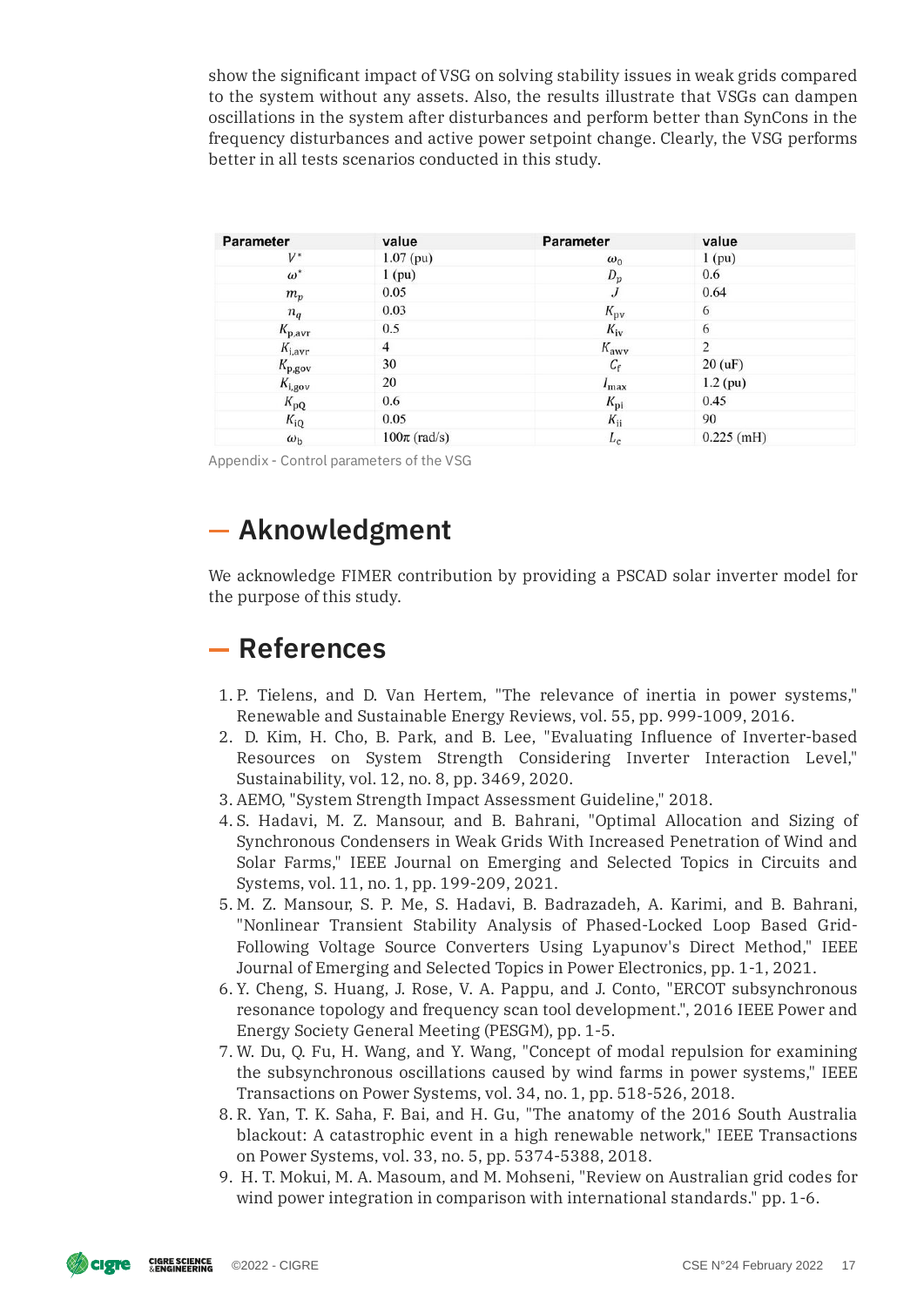- 10. AEMC, "National Electricity Rules Version 160," AEMC, 2021.
- 11. T. de Atholia, G. Flannigan, and S. Lai, "Renewable energy investment in Australia," Bulletin—March Quarter, 2020.
- 12. S. Hadavi, D. Rathnayake, S. G. Jayasinghe, A. Mehrizi-Sani, and B. Bahrani, "A Robust Exciter Controller Design for Synchronous Condensers in Weak Grids," IEEE Transactions on Power Systems, pp. 1-1, 2021.
- 13. D. Tzelepis, E. Tsotsopoulou, V. Nikolaidis, A. Dysko, V. Papaspiliotopoulos, Q. Hong, and C. Booth, "Impact of synchronous condensers on transmission line protection in scenarios with high penetration of renewable energy sources," 2020.
- 14. J. Jia, G. Yang, A. H. Nielsen, E. Muljadi, P. Weinreich-Jensen, and V. Gevorgian, "Synchronous Condenser Allocation for Improving System Short Circuit Ratio." 2018 5th International Conference on Electric Power and Energy Conversion Systems (EPECS). IEEE pp. 1-5.
- 15. D. B. Rathnayake, M. Akrami, C. Phurailatpam, S. P. Me, S. Hadavi, G. Jayasinghe, S. Zabihi, and B. Bahrani, "Grid Forming Inverter Modeling, Control, and Applications," IEEE Access, vol. 9, pp. 114781-114807, 2021.
- 16. J. Driesen, and K. Visscher, "Virtual synchronous generators." 2008 IEEE power and energy society general meeting-conversion and delivery of electrical energy in the 21st century. pp. 1-3.
- 17. D. Pan, X. Wang, F. Liu, and R. Shi, "Transient stability of voltage-source converters with grid-forming control: A design-oriented study," IEEE Journal of Emerging and Selected Topics in Power Electronics, vol. 8, no. 2, pp. 1019-1033, 2019.
- 18. Y. Yang, Q. Ye, L. J. Tung, M. Greenleaf, and H. Li, "Integrated Size and Energy Management Design of Battery Storage to Enhance Grid Integration of Large-Scale PV Power Plants," IEEE Transactions on Industrial Electronics, vol. 65, no. 1, pp. 394-402, 2018.
- 19. X. Meng, J. Liu, and Z. Liu, "A generalized droop control for grid-supporting inverter based on comparison between traditional droop control and virtual synchronous generator control," IEEE Transactions on Power Electronics, vol. 34, no. 6, pp. 5416-5438, 2018.
- 20. Z. Shuai, C. Shen, X. Liu, Z. Li, and Z. J. Shen, "Transient Angle Stability of Virtual Synchronous Generators Using Lyapunov's Direct Method," IEEE Transactions on Smart Grid, vol. 10, no. 4, pp. 4648-4661, 2019.
- 21. T. Qoria, F. Gruson, F. Colas, X. Kestelyn, and X. Guillaud, "Current limiting algorithms and transient stability analysis of grid-forming VSCs," Electric Power Systems Research, vol. 189, pp. 106726, 2020.
- 22. Y. Li, and B. Jones, "The Use of Extreme Value Theory for Forecasting Long-Term Substation Maximum Electricity Demand," IEEE Transactions on Power Systems, vol. 35, no. 1, pp. 128-139, 2020.
- 23. J. Z. Zhou, H. Ding, S. Fan, Y. Zhang, and A. M. Gole, "Impact of Short-Circuit Ratio and Phase-Locked-Loop Parameters on the Small-Signal Behavior of a VSC-HVDC Converter," IEEE Transactions on Power Delivery, vol. 29, no. 5, pp. 2287-2296, 2014.
- 24. C. Yang, L. Huang, H. Xin, and P. Ju, "Placing Grid-Forming Converters to Enhance Small Signal Stability of PLL-Integrated Power Systems," IEEE Transactions on Power Systems, 2020.
- 25. R. Rosso, S. Engelken, and M. Liserre, "Robust stability investigation of the interactions among grid-forming and grid-following converters," IEEE Journal of Emerging and Selected Topics in Power Electronics, vol. 8, no. 2, pp. 991-1003, 2019.
- 26. M. G. Taul, X. Wang, P. Davari, and F. Blaabjerg, "Current limiting control with enhanced dynamics of grid-forming converters during fault conditions," IEEE